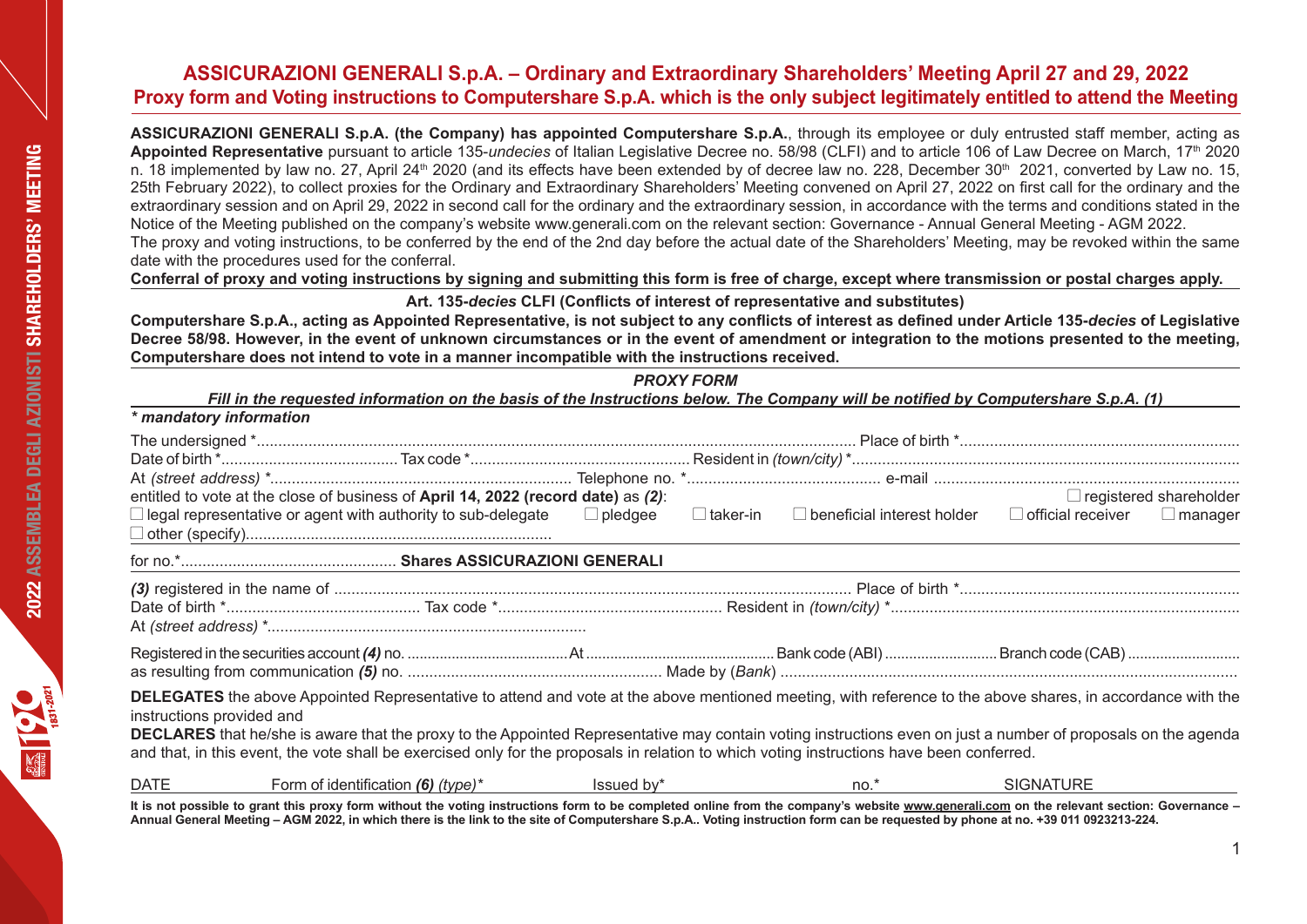# *VOTING INSTRUCTIONS*

*(For use of Appointed Representative only - tick relevant boxes and send to Computershare S.p.A. as per the instructions for filling in)* 

# *WARNING*

**The voting instructions form may require changes to include proposals submitted by shareholders by 12 April 2022. In this case, this form will be integrated and republished on the website with the new proposals, in accordance with the provisions of the notice of call of the meeting. In the event of proposals that imply the issuance of new voting instructions on items already on the agenda, the instructions already conferred will lose their effectiveness only on the topic subject to integration and will regain only after issuing voting instructions on the new proposals. Voting instructions on the other topics will remain valid and effective.**

The undersigned *(7)*

**INSTRUCTS** the Appointed Representative to vote at the above indicated shareholders' meeting as follow *(8)*:

|                                | <b>VOTING INSTRUCTIONS</b>                |
|--------------------------------|-------------------------------------------|
| <b>RESOLUTIONS TO BE VOTED</b> | $F$ (for),<br>C (against),<br>A (abstain) |
|                                |                                           |

| (item 1 of agenda) – 2021 Financial Statements.<br>a) Approval of the financial statements as at and for the year ended on 31 December 2021, accompanied by the Directors'<br>Reports, the Statutory Auditors' Report and the External Auditor's Report. Presentation of the consolidated financial<br>statements and of the Annual Integrated Report. Relevant and ensuing resolutions. Delegation of powers. |  |  |
|----------------------------------------------------------------------------------------------------------------------------------------------------------------------------------------------------------------------------------------------------------------------------------------------------------------------------------------------------------------------------------------------------------------|--|--|
| <b>Section A</b> – vote for resolution proposed by the Board of Directors $(9)$                                                                                                                                                                                                                                                                                                                                |  |  |

| 2. (item 1 of agenda) – 2021 Financial Statements.<br>b) Allocation of the 2021 profit and distribution of dividends. Relevant and ensuing resolutions. Delegation of powers. |  |  |
|-------------------------------------------------------------------------------------------------------------------------------------------------------------------------------|--|--|
| <b>Section A</b> – vote for resolution proposed by the Board of Directors $(9)$                                                                                               |  |  |

| 3. (item 2 of agenda) – Approval in an extraordinary session of amendments to the Articles of Association.<br>a) Amendment to art. 9.1 concerning the shareholders' equity items of the Life and the Property & Casualty businesses,<br>pursuant to art. 5 of ISVAP Regulation no. 17 of 11 March 2008. Relevant and ensuing resolutions. Delegation of powers. |  |  |
|-----------------------------------------------------------------------------------------------------------------------------------------------------------------------------------------------------------------------------------------------------------------------------------------------------------------------------------------------------------------|--|--|
| <b>Section A</b> – vote for resolution proposed by the Board of Directors $(9)$                                                                                                                                                                                                                                                                                 |  |  |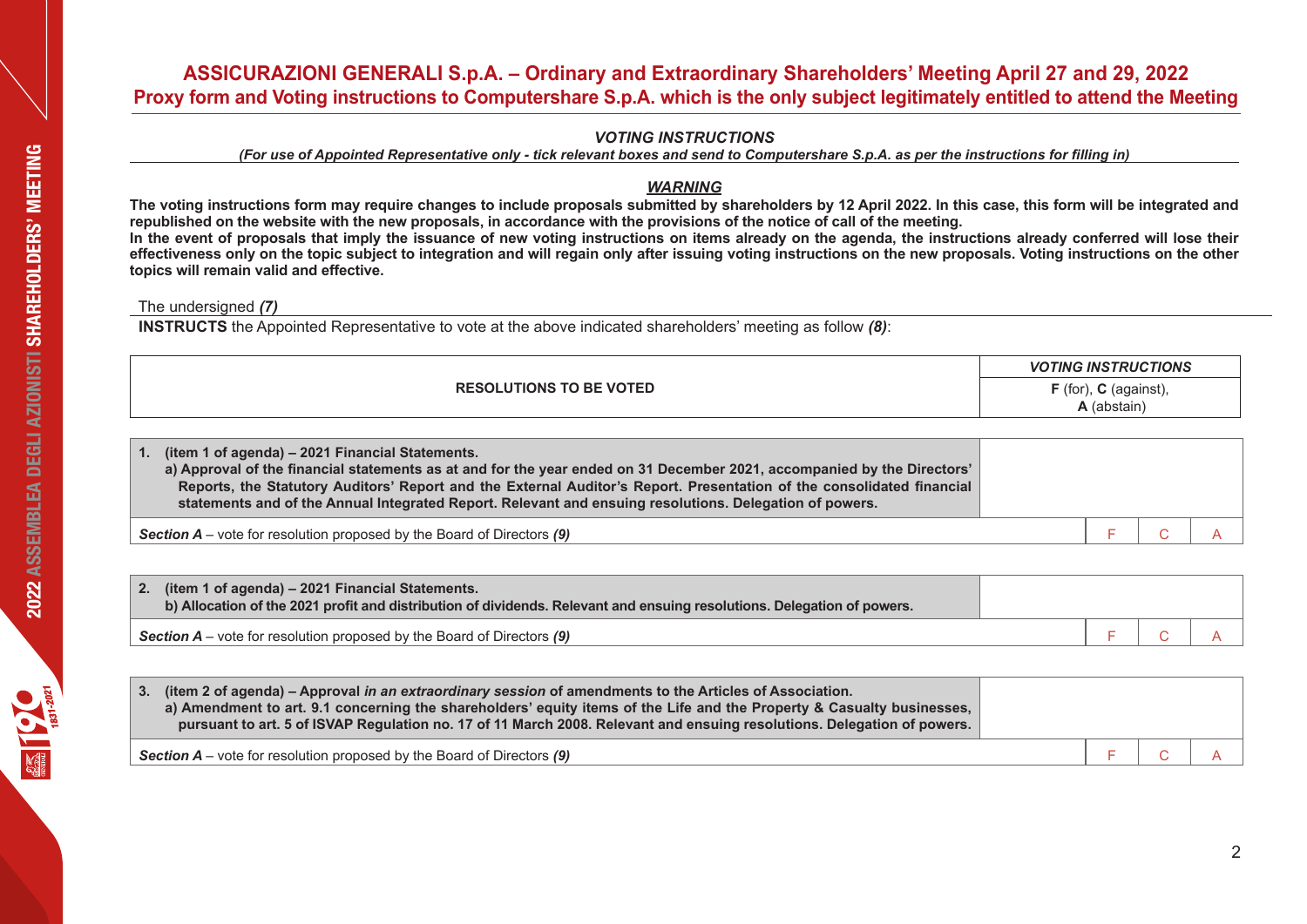| 4. (item 3 of agenda) – Share buy-back scheme for the purposes of cancelling own shares as part of the implementation of<br>the 2022-24 strategic plan.<br>a) Approval of the authorisation to buy back own shares. Relevant and ensuing resolutions. Delegation of powers. |         |  |
|-----------------------------------------------------------------------------------------------------------------------------------------------------------------------------------------------------------------------------------------------------------------------------|---------|--|
| <b>Section A</b> – vote for resolution proposed by the Board of Directors $(9)$                                                                                                                                                                                             | $C$ $A$ |  |

| (item 3 of agenda) – Share buy-back scheme for the purposes of cancelling own shares as part of the implementation of<br>5.<br>the 2022-24 strategic plan.<br>b) Approval in an extraordinary session of the authorisation to cancel own shares without reducing the share capital.<br>Relevant and ensuing resolutions. Delegation of powers. |  |  |
|------------------------------------------------------------------------------------------------------------------------------------------------------------------------------------------------------------------------------------------------------------------------------------------------------------------------------------------------|--|--|
| <b>Section A</b> – vote for resolution proposed by the Board of Directors $(9)$                                                                                                                                                                                                                                                                |  |  |

| (item 4 of agenda) – Presentation of the Report on remuneration policy and payments.<br>6.<br>a) Approval of the Section I of the Report on remuneration policy and payments, pursuant to Art. 123-ter.3 of Legislative<br>Decree 58/1998 (CLFI) and arts. 41 and 59 of IVASS Regulation no. 38/2018. Relevant and ensuing resolutions. Delegation<br>of powers. |  |  |
|------------------------------------------------------------------------------------------------------------------------------------------------------------------------------------------------------------------------------------------------------------------------------------------------------------------------------------------------------------------|--|--|
| <b>Section A</b> – vote for resolution proposed by the Board of Directors $(9)$                                                                                                                                                                                                                                                                                  |  |  |

| 7. (item 4 of agenda) – Presentation of the Report on remuneration policy and payments.<br>b) Resolution on Section II of the Report on remuneration policy and payments, pursuant to art. 123-ter.6, of the CLFI.<br>Relevant and ensuing resolutions. (11) |  |  |
|--------------------------------------------------------------------------------------------------------------------------------------------------------------------------------------------------------------------------------------------------------------|--|--|
| <b>Section A</b> – vote for resolution proposed by the Board of Directors $(9)$                                                                                                                                                                              |  |  |

| 8. (item 5 of agenda) – Group Long-Term Incentive Plan (LTIP) 2022-24.<br>a) Approval of the 2022-24 LTIP pursuant to art. 114-bis of the CLFI. Relevant and ensuing resolutions. Delegation of<br>powers. |  |  |
|------------------------------------------------------------------------------------------------------------------------------------------------------------------------------------------------------------|--|--|
| <b>Section A</b> – vote for resolution proposed by the Board of Directors $(9)$                                                                                                                            |  |  |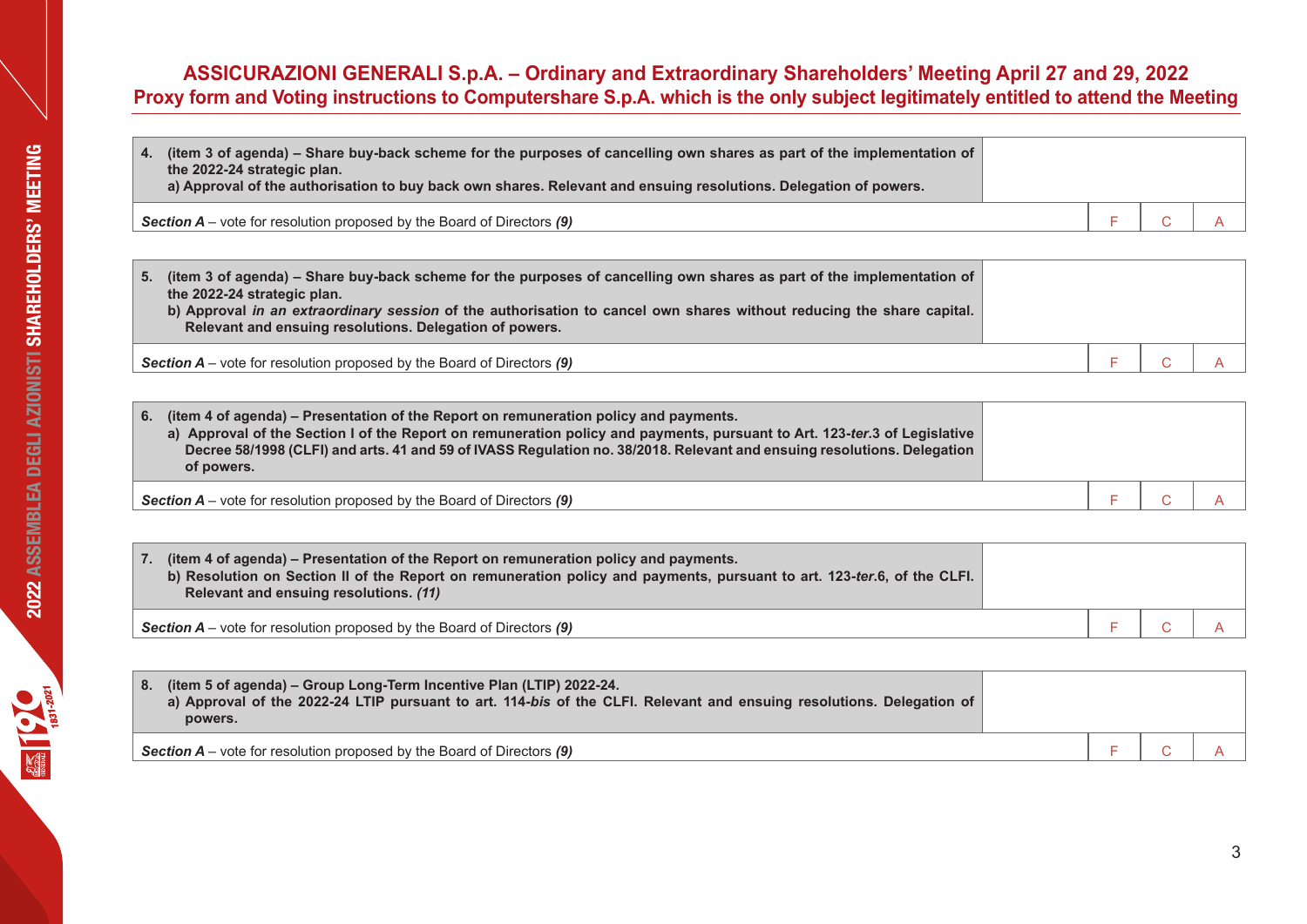# **Example 10**  $\frac{1}{481-2021}$  2022 ASSEMBLEA DEGLI AZIONISTI SHAREHOLDERS' MEETING

# **ASSICURAZIONI GENERALI S.p.A. – Ordinary and Extraordinary Shareholders' Meeting April 27 and 29, 2022 Proxy form and Voting instructions to Computershare S.p.A. which is the only subject legitimately entitled to attend the Meeting**

| (item 5 of agenda) – Group Long-Term Incentive Plan (LTIP) 2022-24.<br>9.<br>b) Approval of the authorisation to buy back own shares for the purposes of remuneration and incentive plans and to freely<br>dispose of them. Relevant and ensuing resolutions. Delegation of powers. |  |  |
|-------------------------------------------------------------------------------------------------------------------------------------------------------------------------------------------------------------------------------------------------------------------------------------|--|--|
| <b>Section A</b> – vote for resolution proposed by the Board of Directors $(9)$                                                                                                                                                                                                     |  |  |

| 10. (item 6 of agenda) – Share plan for Generali Group employees.<br>a) Approval of the Plan pursuant to art. 114-bis of the CLFI. Relevant and ensuing resolutions. Delegation of powers. |  |  |
|--------------------------------------------------------------------------------------------------------------------------------------------------------------------------------------------|--|--|
| <b>Section A</b> – vote for resolution proposed by the Board of Directors $(9)$                                                                                                            |  |  |

| 11. (item 6 of agenda) - Share plan for Generali Group employees.<br>b) Approval of the authorisation to buy back own shares for the purposes of remuneration and incentive plans and to freely<br>dispose of them. Relevant and ensuing resolutions. Delegation of powers. |  |  |
|-----------------------------------------------------------------------------------------------------------------------------------------------------------------------------------------------------------------------------------------------------------------------------|--|--|
| <b>Section A</b> – vote for resolution proposed by the Board of Directors $(9)$                                                                                                                                                                                             |  |  |

| 12. (item 7 of agenda) – Appointment and remuneration of the Board of Directors for 2022-24.<br>a) Determination of the number of members of the Board of Directors in office for the financial years ending on 31 December<br>2022, 2023 and 2024. |     |  |
|-----------------------------------------------------------------------------------------------------------------------------------------------------------------------------------------------------------------------------------------------------|-----|--|
| Section $A$ – vote for the proposal with the number to be filled in the box on the side or vote Contrary/Abstained to all proposals shown in note (10)                                                                                              | - N |  |

| 13. (item 7 of agenda) – Appointment and remuneration of the Board of Directors for 2022-24.<br>b) Appointment of the Board of Directors for the financial years ending on 31 December 2022, 2023 and 2024. |  |  |
|-------------------------------------------------------------------------------------------------------------------------------------------------------------------------------------------------------------|--|--|
| Section $A$ – vote for the list with the number to be filled in the box on the side or vote Contrary/Abstained to all lists shown in note (10)                                                              |  |  |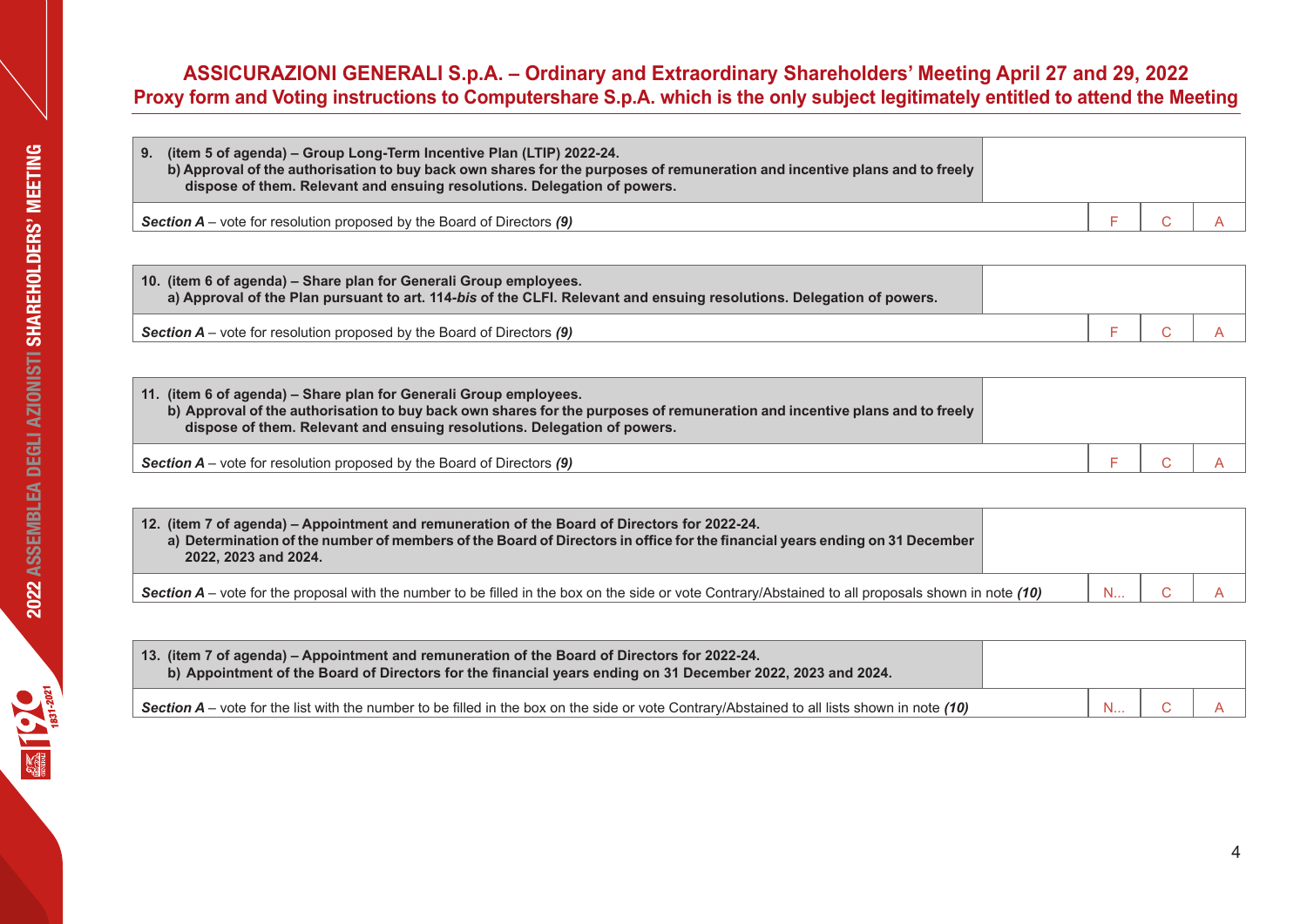| 14. (item 7 of agenda) – Appointment and remuneration of the Board of Directors for 2022-24.<br>c) Determination of the remuneration of the members of the Board of Directors for the financial years ending on 31<br>December 2022, 2023 and 2024. |          |  |
|-----------------------------------------------------------------------------------------------------------------------------------------------------------------------------------------------------------------------------------------------------|----------|--|
| Section $A$ – vote for the proposal with the number to be filled in the box on the side or vote Contrary/Abstained to all proposals shown in note (10)                                                                                              | <b>N</b> |  |

# **Possible Derivative Action**

| Vote for derivative action in case it would be proposed by some shareholders pursuant art. 2393, subsection 2, of Italian civil code upon discussion of the $\parallel$ |  |  |
|-------------------------------------------------------------------------------------------------------------------------------------------------------------------------|--|--|
| $\mid$ annual financial statements (If no voting instruction are indicated, the Appointed Representative will vote $C$ – against).                                      |  |  |

 $\blacksquare$  DATE SIGNATURE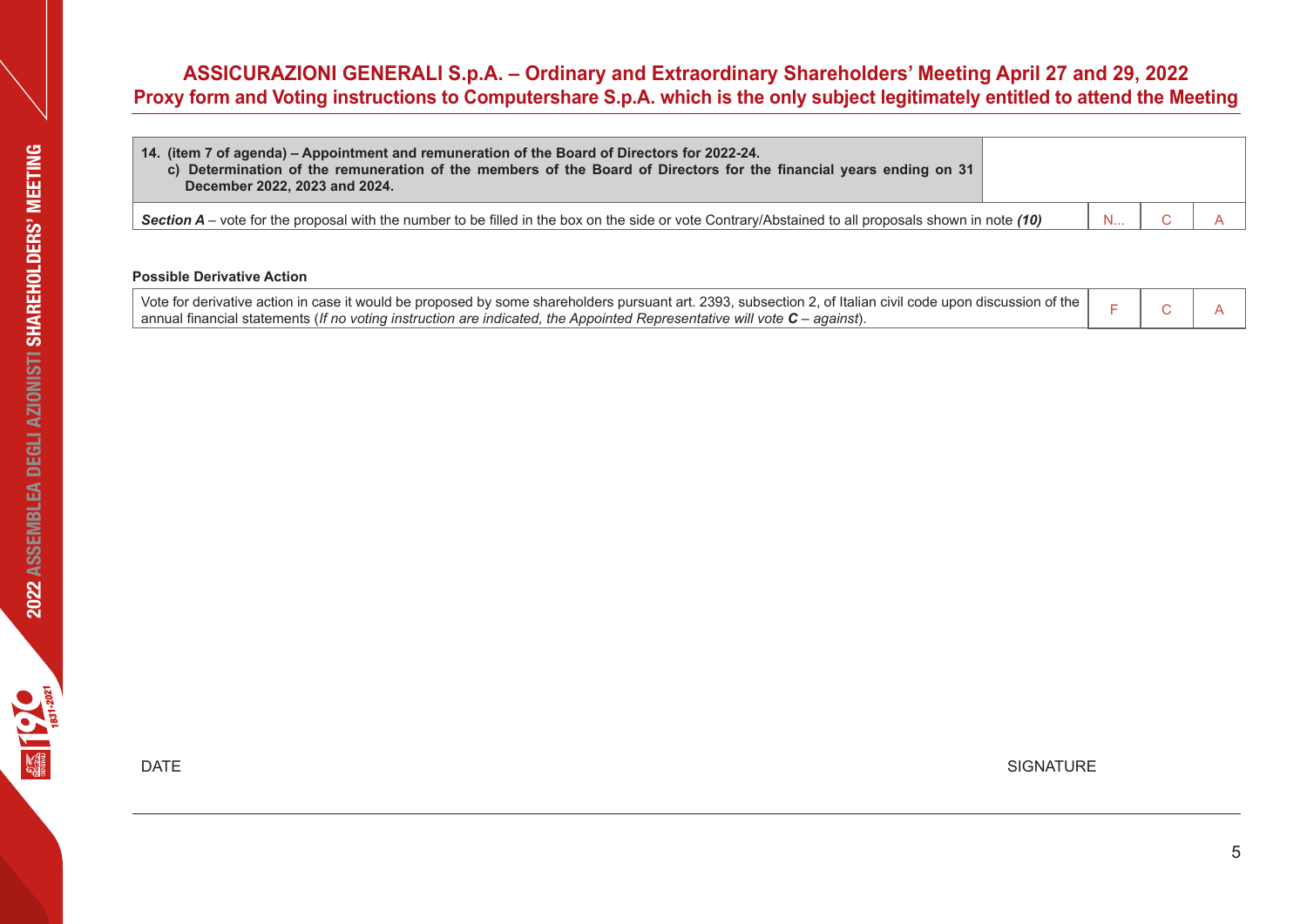# *Instructions for filling in and submitting the form*

- *1. The Proxy form must be notified to the Company (together with a valid ID document and, in case, the documentation providing proof of the signatory power) via the Appointed Representative together with the Voting Instructions reserved to him by the end of the 2nd day before the actual date of the Shareholders' Meeting, using a proof of the Shareholders' Meeting, using a proof of th one of the following methods:*
	- *1) Online: completing the online form available on the Company's website, assuming that the Proxy Grantor (as Individual or as Legal Entity), in order to receive the credential ID, is enabled to identify himself with the required documentation or is a Registered Email Holder;*
	- *2) Registered Email Holders (PEC): as an attachment document (PDF format) sent to generali@pecserviziotitoli.it in the event that the Proxy Grantor (as Individual or as Legal Entity) is a Registerd Email Holder;*
	- *3) Digital Signature Holders (FEA): as an attachment document with digital signature sent to generali@pecserviziotitoli.it in the event that the Proxy Grantor (as Individual or as Legal Entity) is a Digital Signature Holder;*
	- *4) Common Email address Holders: as an attachment document (PDF format) sent to generali@pecserviziotitoli.it. In this case, the hard copy of the proxy shall be sent via ordinary mail service to Computershare S.p.A. via Nizza 262/73, 10126 Turin;*
	- *5) Via FAX: number +39 011 0923202.*

# *The use of different email address than those mentioned above or a delay respect to the deadline, as well as the only use of ordinary mail service, will not ensure the correct submission of the proxy.*

- *2. Specify the capacity of the proxy signatory and, where applicable, attach documentary proof of his power.*
- *3. To be completed only if the registered shareholder is different from the proxy signatory; mandatory indications on relevant personal details must be included.*
- *4. Provide the securities account number, Bank Codes and Branch Codes of the Depository, or in any case its name, available in the securities account statement.*
- *5. Reference to the communication made by the intermediary and its name.*
- *6. Provide details of a valid form of identification of the proxy signatory.*
- *7. Provide the name and surname of the signatory of the Proxy form and Voting instructions.*
- *8. Pursuant to article 135-undecies, subsection 3, of Italian Legislative Decree no. 58/1998, "Shares for which full or partial proxy is conferred are calculated for the purpose of determining due constitution of the shareholders' meeting. With regard to proposals for which no voting instructions are given, the shares of the shareholder concerned are not considered in calculating the majority and the percentage of capital required for the resolutions to be carried".*
- *9. The resolutions proposed to the shareholders' meeting, which are briefly referred to herein, are reported in the Reports published on the company website www.generali.com. Computershare S.p.A., as Appointed Representative, has not personal interest or on behalf of third party in the proposals mentioned, however, in the event of unknown circumstances or in the event of amendment or integration to the motion presented to the meeting, Computershare does not intend to vote in a manner incompatible with the instructions received in Sections A and A2.*

*The vote is expressed by ticking the relevant box between the following: F (for), C (against) or A (abstention).*

- *10. Fill in with the number (\*) of the list or proposal, as stated on the company's website, that you want to vote for or indicate your preference to vote against (C) or to abstain (A) which will apply to all lists.*
- *11. It should be noted here, according to the Article 123-ter, paragraph 6, of Legislative Decree no. 58/98, that the resolution on this item is not binding.*

(\*) Please note that the company has identified the proposals submitted and published on its website with the following numbers:<br>- no. 1 list and proposals by the Board of Directors<br>- no. 2 list and proposals submitted by

- 
- 
- *– no. 3 list presented by several UCIs under the aegis of Assogestioni*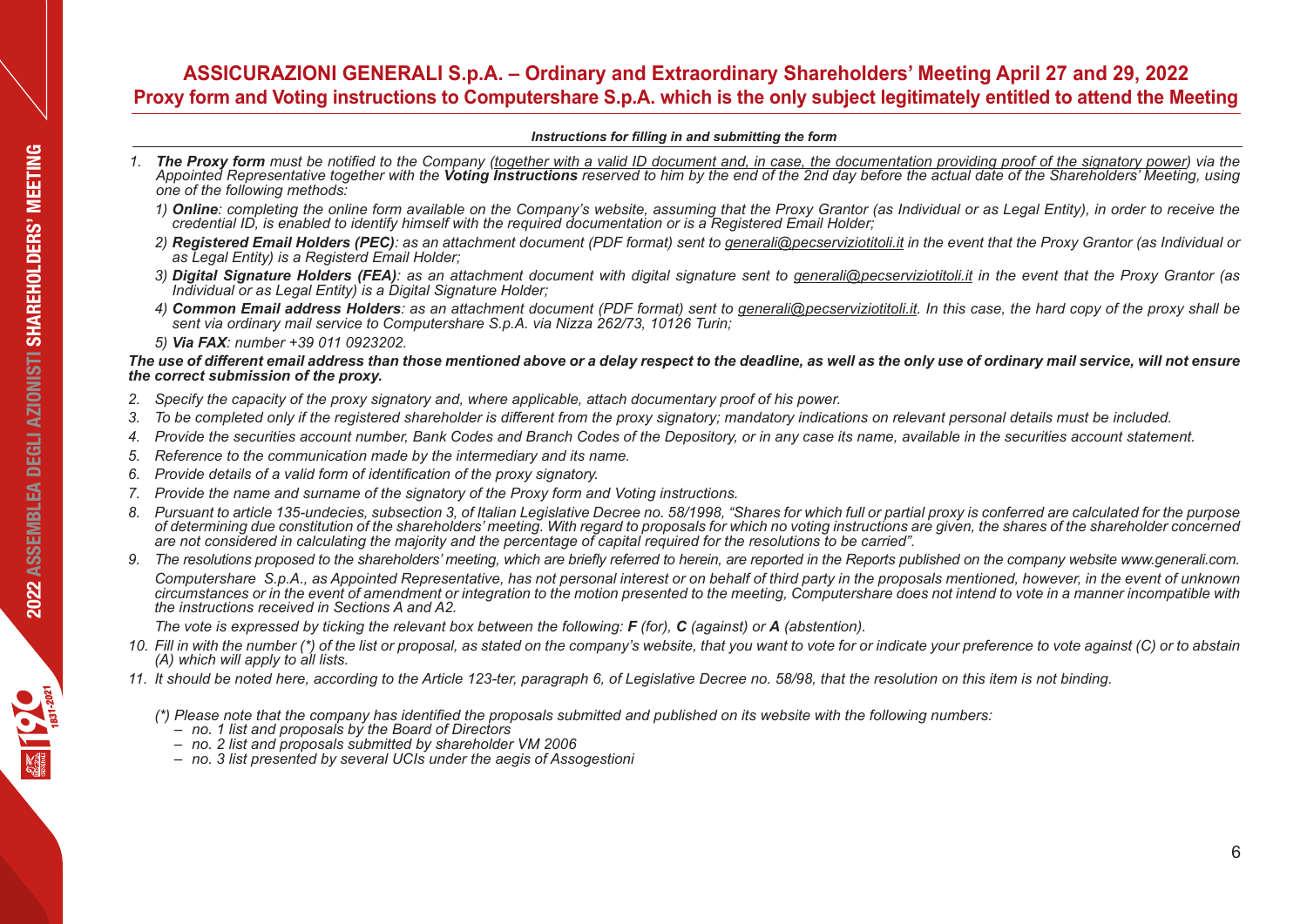**Italian Legislative Decree no. 58/98 (CLFI)**

**Article 135-***decies*

*(Conflict of interest of the representative and substitutes)* 

1. Conferring proxy upon a representative in conflict of interest is permitted provided that the representative informs the shareholder in writing of the circumstances giving rise to such conflict of interest and provided specific voting instructions are provided for each resolution in which the representative is expected to vote on behalf of the shareholder. The representative shall have the onus of proof regarding disclosure to the shareholder of the circumstances giving rise to the conflict of interest. Article 1711, second subsection of the Italian Civil Code does not apply.

2. In any event, for the purposes of this article, conflict of interest exists where the representative or substitute:

*a)* has sole or joint control of the company, or is controlled or is subject to joint control by that company;

*b*) is associated with the company or exercises significant influence over that company or the latter exercises significant influence over the representative:

*c)* is a member of the board of directors or control body of the company or of the persons indicated in paragraphs *a)* and *b)*;

*d)* is an employee or auditor of the company or of the persons indicated in paragraph *a)*;

*e)* is the spouse, close relative or is related by up to four times removed of the persons indicated in paragraphs *a)* to *c)*;

 $f$  is bound to the company or to persons indicated in paragraphs  $a$ ), b), c) and  $e$ ) by independent or employee relations or other relations of a financial nature that compromise independence.

3. Replacement of the representative by a substitute in conflict of interest is permitted only if the substitute is indicated by the shareholder. In such cases, subsection 1 shall apply. Disclosure obligations and related onus of proof in any event remain with the representative.

4. This article shall also apply in cases of share transfer by proxy.

### **Article 135***-undecies*

 *(Appointed representative of a listed company)* 

1. Unless the Articles of Association decree otherwise, companies with listed shares designate a party to whom the shareholders may, for each shareholders' meeting and within the end of the second trading day prior to the date scheduled for the shareholders' meeting, including for callings subsequent to the first, a proxy with voting instructions on all or some of the proposals on the agenda. The proxy shall be valid only for proposals on which voting instructions are conferred.

2. Proxy is conferred by signing a proxy form, the content of which is governed by a Consob regulation. Conferring proxy shall be free of charge to the shareholder. The proxy and voting instructions may be cancelled within the time limit indicated in subsection 1.

3. Shares for which full or partial proxy is conferred are calculated for the purpose of determining due constitution of the shareholders' meeting. With regard to proposals for which no voting instructions are given, the shares are not considered in calculating the majority and the percentage of capital required for the resolutions to be carried.

4. The person appointed as representative shall any interest, personal or on behalf of third parties, that he or she may have with respect to the resolution proposals on the agenda. The representative must also maintain confidentiality of the content of voting instructions received until scrutiny commences, without prejudice to the option of disclosing such information to his or her employees or collaborators, who shall also be subject to confidentiality obligations. The party appointed as representative may not be assigned proxies except in compliance with this article.

5. By regulation pursuant to subsection 2, Consob may establish cases in which a representative failing to meet the indicated terms of Article 135-*decies* may express a vote other than that indicated in the voting instructions.

### **Law-Decree nr. 18 on March 17th, 2020**

### **Art. 106**

*(Rules relating to the conduct of Company Shareholders' meetings)*

[...] 4. To attend ordinary or extraordinary Shareholders' Meetings, Companies with listed shares can designate the Representative pursuant to article 135-*undecies* of Italian Legislative Decree nr. 58 on 24 February 1998, even if the Articles of Association decree otherwise. The Companies can also provide in the notice calling the Shareholders' meeting that the Appointed Representative pursuant to article 135-*undecies* of the Italian Legislative Decree n. 58, on 24 February 1998, will be the only subject entitled to attend the Meeting; to the aforementioned Appointed Representative may also be confer proxies or subdelegations pursuant to article 135-*novies* of the Italian Legislative Decree n. 58, on 24 February 1998, notwithstanding the provision of art. 135-*undecies*, paragraph 4, of the same Decree. 5. Paragraph 4 also applies to companies admitted on a multilateral trading system and to Companies with financial instruments widely distributed among the public.

[...]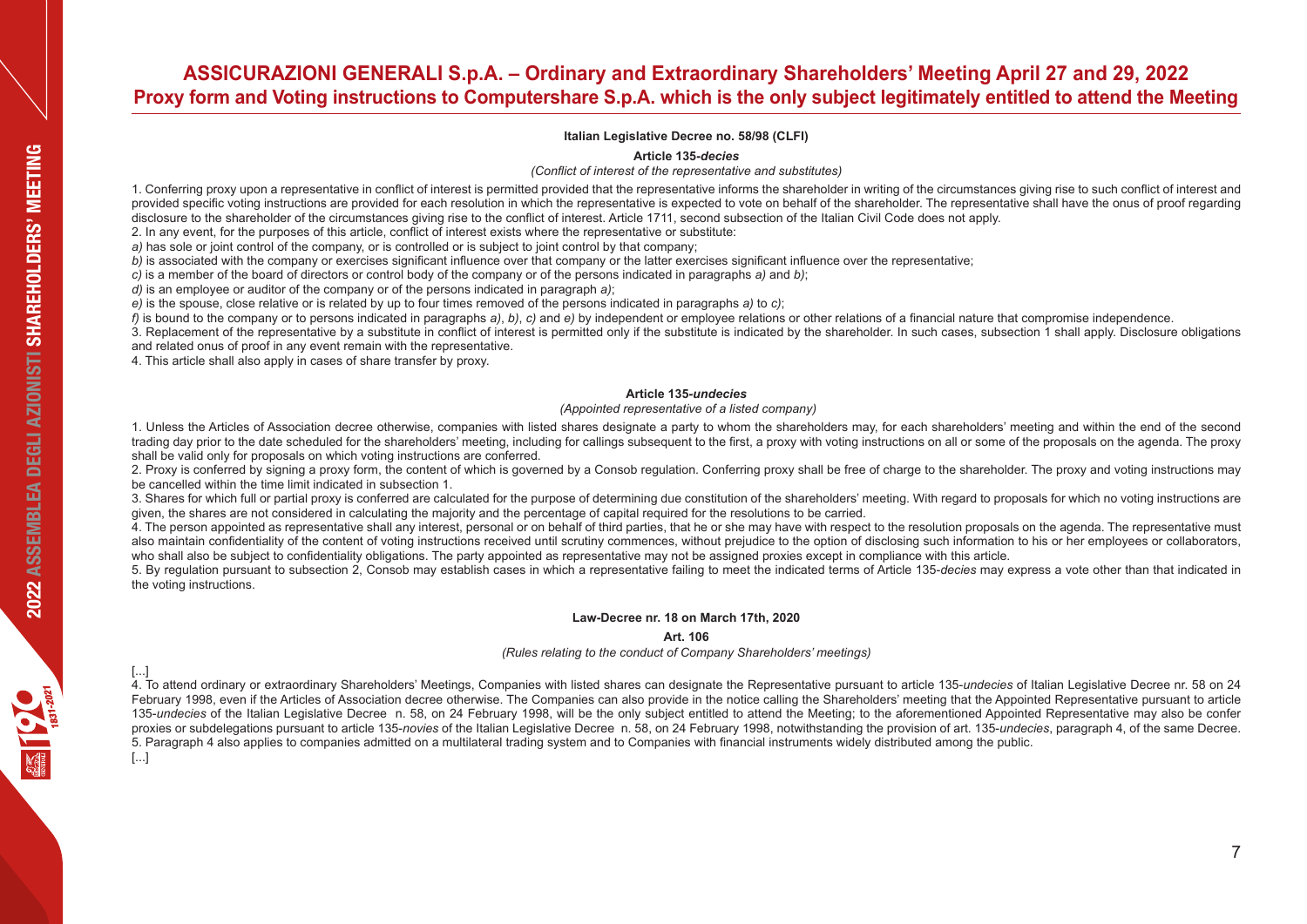### **Italian Civil Code**

**Art. 2393** 

*(Derivative action)*

1. A derivative action may be brought against directors pursuant to a resolution approved by shareholders, even if the company is in liquidation.

2. A resolution relating to the responsibility of directors may be put to the vote at a general meeting called for approval of the annual financial statements, even if such resolution is not on the meeting agenda. provided that it relates to matters occurring within the period to which the financial statements relate.

3. A derivative action may also be brought by a resolution of the board of statutory auditors passed by a two-thirds majority of its members.

4. Such action may be brought within five years of the expiry of the director's term of office.

5. The approval of a resolution to bring derivative action shall result in the removal of the director against whom such action is brought provided that votes representing at least one fifth of share capital are in favor. In such an event, shareholders shall provide for the replacement of that director.

6. The company may waive its right to bring derivative action and accept a settlement, subject to the waiver and settlement having been approved by shareholders, and provided that such motion is not opposed by minority shareholders representing at least one fifth of share capital, or, for listed companies, at least one-twentieth of share capital, or such percentage as may be established in the company's by-laws in relation to derivative actions brought by the company pursuant to Article 2393-*bis*.